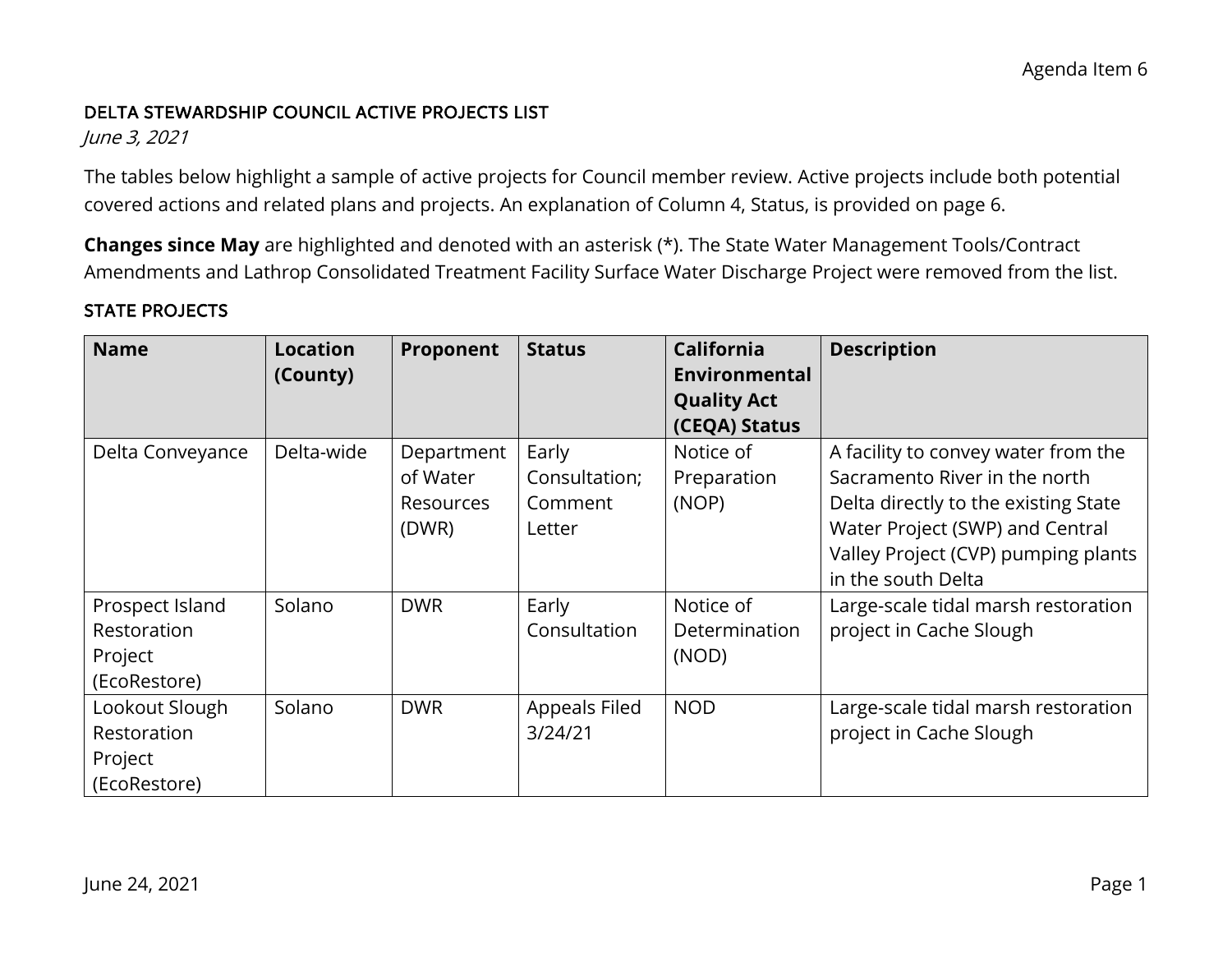Agenda Item 6

| <b>Name</b>                                                          | <b>Location</b><br>(County)         | Proponent                                                     | <b>Status</b>         | <b>California</b><br><b>Environmental</b><br><b>Quality Act</b><br>(CEQA) Status | <b>Description</b>                                                                                                  |
|----------------------------------------------------------------------|-------------------------------------|---------------------------------------------------------------|-----------------------|----------------------------------------------------------------------------------|---------------------------------------------------------------------------------------------------------------------|
| <b>Franks Tract</b><br>Futures 2020<br>Reimagined                    | Contra<br>Costa                     | California<br>Department<br>of Fish and<br>Wildlife<br>(CDFW) | Comment<br>Letter     | Not Initiated                                                                    | Explore options for improving<br>ecosystem, water quality,<br>recreation, and community<br>benefits at Franks Tract |
| <b>Central Valley</b><br><b>Flood Protection</b><br>Plan 2022 Update | Sacramento,<br>San Joaquin,<br>Yolo | <b>DWR</b>                                                    | Early<br>Consultation | Not Initiated                                                                    | Five-year update to the State's plan<br>for investments in flood<br>management in the Central Valley                |

## REGIONAL PROJECTS

| <b>Name</b>      | <b>Location</b> | Proponent      | <b>Status</b> | <b>CEQA Status</b> | <b>Description</b>                    |
|------------------|-----------------|----------------|---------------|--------------------|---------------------------------------|
|                  | (County)        |                |               |                    |                                       |
| Valley Link Rail | San Joaquin     | Tri Valley     | Early         | Final              | Proposed railway that would link      |
| Project          |                 | Regional Rail  | Consultation, | Environmental      | Tracy and Stockton to existing Bay    |
|                  |                 | Authority      | Comment       | Impact Report      | Area transit systems (Bay Area        |
|                  |                 |                | Letter        | (EIR)              | Rapid Transit [BART] and Altamont     |
|                  |                 |                |               |                    | Corridor Express [ACE])               |
| Plan Bay Area    | Contra          | Metropolitan   | Early         | Draft EIR*         | Update to the Regional                |
| 2050             | Costa,          | Transportation | Consultation; |                    | Transportation Plan/Sustainable       |
|                  | Solano          | Commission     | Comment       |                    | <b>Communities Strategy (RTP/SCS)</b> |
|                  |                 | (MTC)          | Letter        |                    | which projects regional growth        |
|                  |                 |                |               |                    | patterns and prioritizes              |
|                  |                 |                |               |                    | transportation investments            |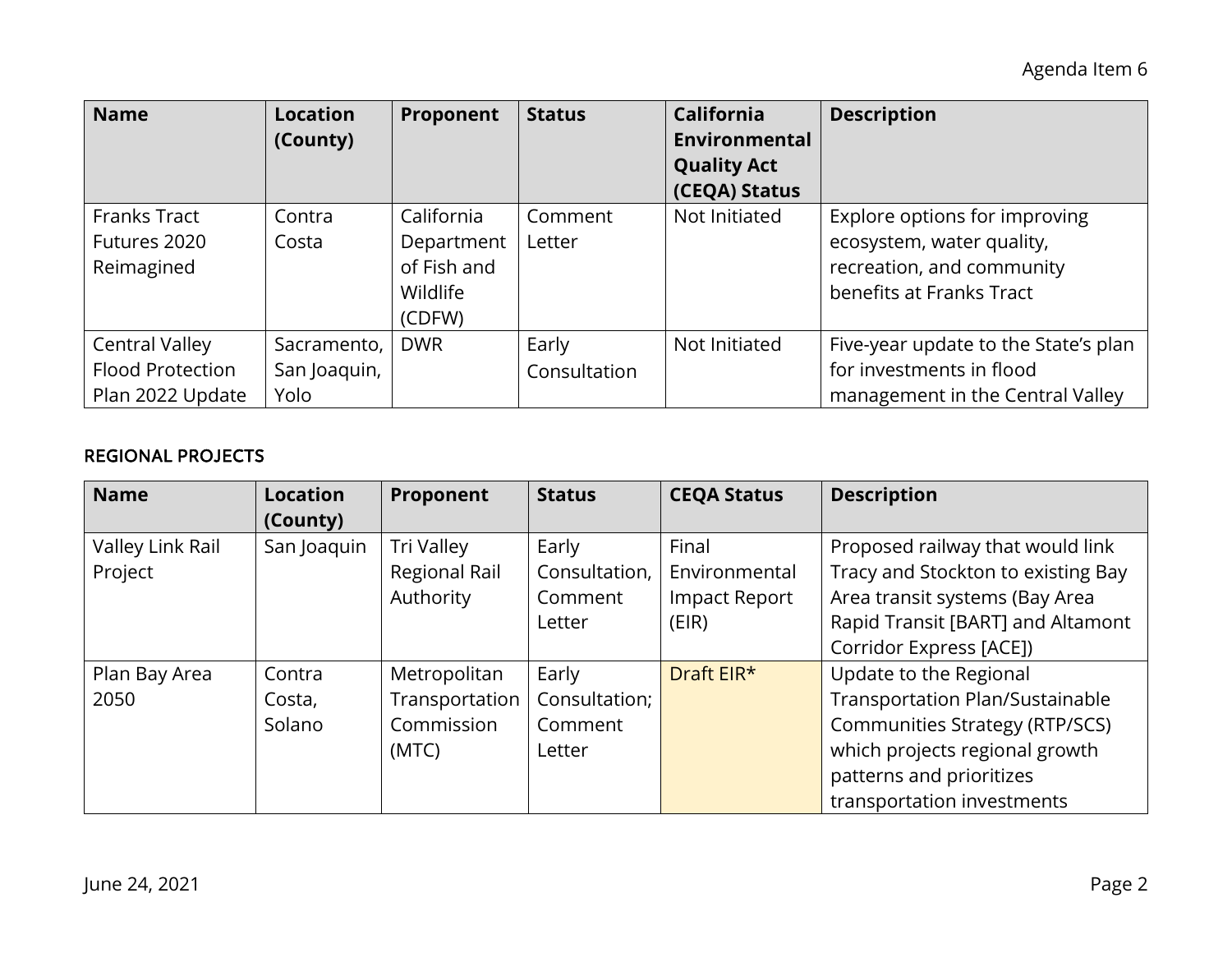| <b>Name</b>                                                           | <b>Location</b><br>(County) | Proponent                                                                 | <b>Status</b>     | <b>CEQA Status</b> | <b>Description</b>                                                                                                    |
|-----------------------------------------------------------------------|-----------------------------|---------------------------------------------------------------------------|-------------------|--------------------|-----------------------------------------------------------------------------------------------------------------------|
| 2022 RTP/SCS                                                          | San Joaquin                 | San Joaquin<br>Council of<br>Governments<br>(SJCOG)                       | Comment<br>letter | <b>NOP</b>         | Update to the RTP/SCS, a<br>comprehensive long-range<br>transportation plan for San Joaquin<br>County.                |
| Eastern San<br>Joaquin<br>Groundwater<br>Sustainability<br>Plan (GSP) | San Joaquin                 | Eastern San<br>Joaquin<br>Groundwater<br>Sustainability<br>Agency (GSA)   | Comment<br>Letter | Not applicable     | Strategies and potential projects to<br>enable the groundwater basin to<br>reach long term sustainability by<br>2040. |
| Eastern Contra<br>Costa GSP                                           | Contra<br>Costa             | East Contra<br>Costa<br>Groundwater<br>Sustainability<br>Working<br>Group | Comment<br>Letter | Not applicable     | Strategies and potential projects to<br>enable the groundwater basin to<br>reach long term sustainability by<br>2040  |

# LOCAL PROJECTS

| <b>Name</b> | <b>Location</b> | Proponent  | <b>Status</b> | <b>CEQA Status</b> | <b>Description</b>                  |
|-------------|-----------------|------------|---------------|--------------------|-------------------------------------|
|             | (County)        |            |               |                    |                                     |
| Stone Lakes | Sacramento      | Sacramento | Early         | Initial Study      | Large-scale seasonal wetland and    |
| Restoration |                 | County     | Consultation; | (IS)/Negative      | riparian and oak woodland           |
| Project     |                 |            | Anticipating  | Declaration (ND)   | restoration and enhancement         |
|             |                 |            | Certification |                    | project in the Stone Lakes National |
|             |                 |            |               |                    | Wildlife Refuge                     |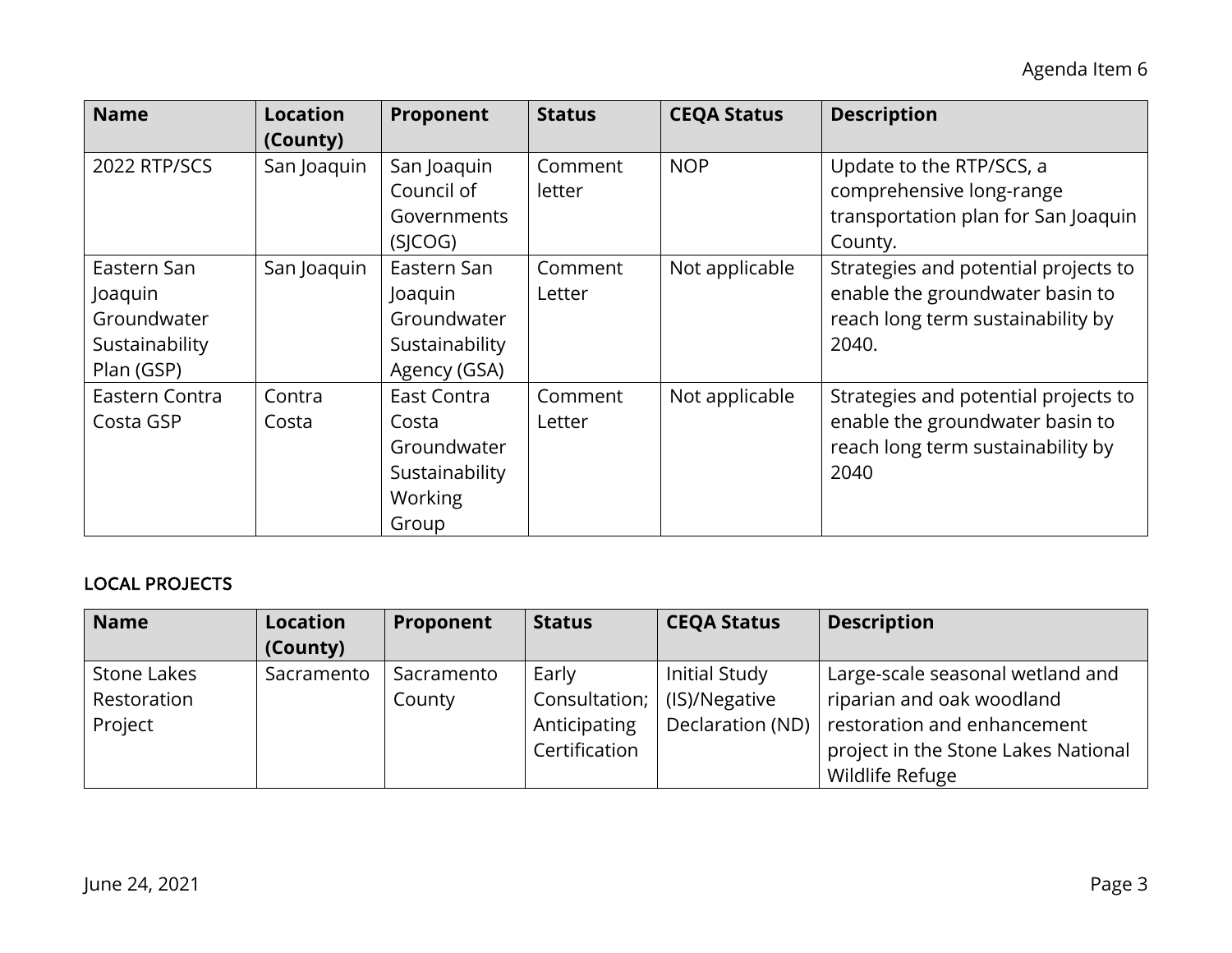| <b>Name</b>                                                            | <b>Location</b><br>(County) | Proponent                  | <b>Status</b>                   | <b>CEQA Status</b>                               | <b>Description</b>                                                                                                                                                                  |
|------------------------------------------------------------------------|-----------------------------|----------------------------|---------------------------------|--------------------------------------------------|-------------------------------------------------------------------------------------------------------------------------------------------------------------------------------------|
| Cache Slough<br>Complex Habitat<br>Conservation<br>Plan (HCP)          | Solano, Yolo                | Solano<br>County           | Monitoring                      | Not Initiated                                    | Plan to provide coverage for<br>endangered species take at existing<br>water supply diversions and intakes                                                                          |
| Pacific Flyway<br>Center                                               | Solano                      | City of<br>Fairfield       | Certified<br>without<br>appeal* | IS/Mitigated<br>Negative<br>Declaration<br>(MND) | Proposed educational center and<br>enhanced wetlands focused on<br>Pacific Flyway migratory birds and<br>wetlands. Center would be located<br>along Highway 680 in Suisun<br>Marsh. |
| <b>Bees Lake</b><br>Habitat<br>Restoration                             | Yolo                        | City of West<br>Sacramento | Comment<br>Letter               | <b>NOD</b>                                       | Restore historic physical and<br>ecological processes and improve<br>public access management.                                                                                      |
| Development<br>Title, Chapter 9-<br>1080 Agricultural<br>Mitigation    | San Joaquin                 | San Joaquin<br>County      | Comment<br>Letter               | Exempt                                           | Proposed text amendments to<br>County code relating to mitigation<br>for conversion of agricultural land<br>to other uses or zoning<br>designations                                 |
| <b>Grand Island</b><br>Levee Seepage<br><b>Cutoff Wall</b><br>Project* | Sacramento                  | Reclamation<br>District 3  | Certified<br>without<br>appeal* | <b>IS/MND</b>                                    | Repair approximately 1,250 linear<br>feet of levee on the west side of<br>Grand Island, along the left river<br>bank of Steamboat Slough.                                           |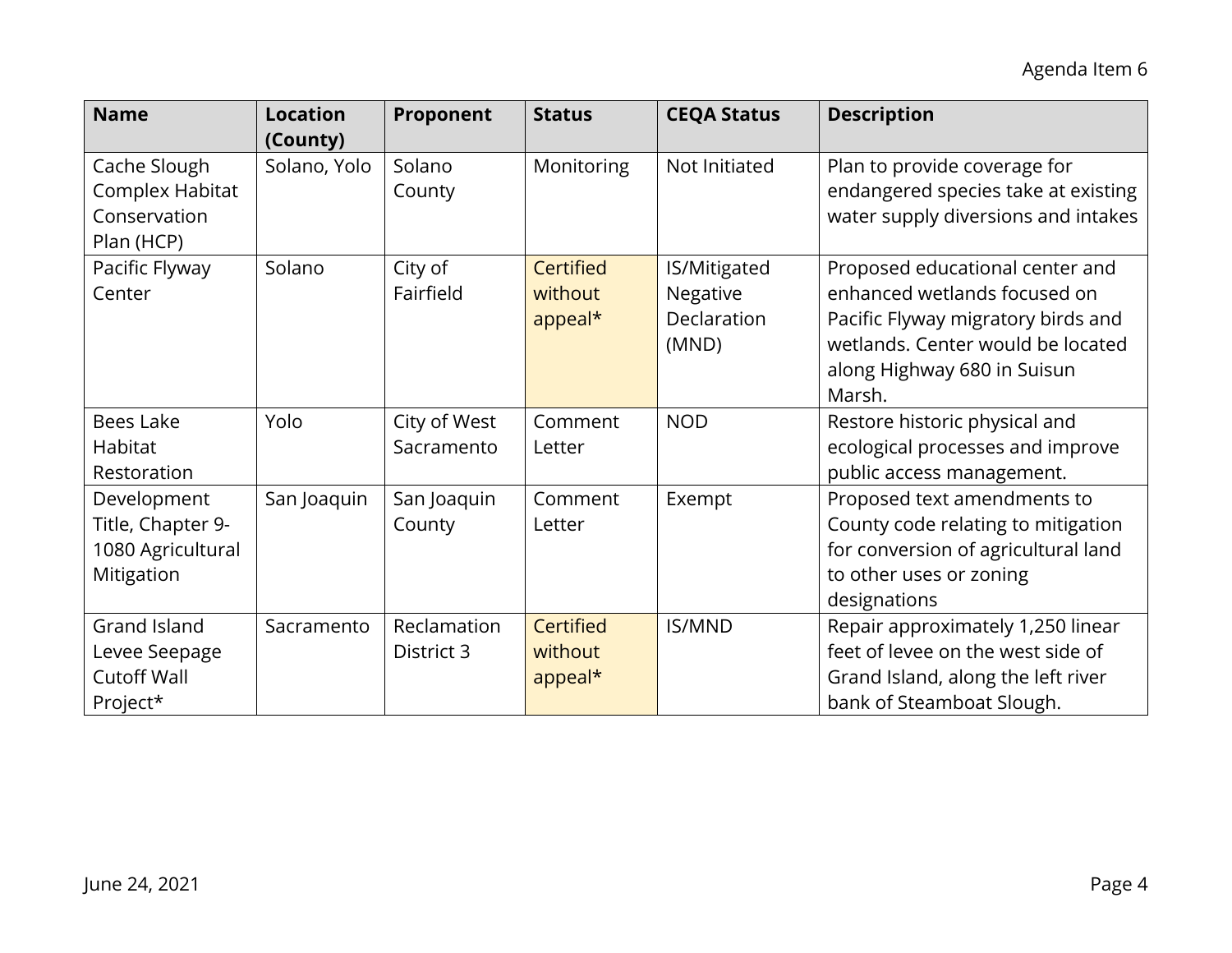# OTHER PROJECTS

| <b>Name</b>                                                                 | <b>Location</b>                 | Proponent                                                          | <b>Status</b>                 | <b>CEQA Status</b>                                                                        | <b>Description</b>                                                                                                                                                                                                                                                                                |
|-----------------------------------------------------------------------------|---------------------------------|--------------------------------------------------------------------|-------------------------------|-------------------------------------------------------------------------------------------|---------------------------------------------------------------------------------------------------------------------------------------------------------------------------------------------------------------------------------------------------------------------------------------------------|
|                                                                             | (County)                        |                                                                    |                               |                                                                                           |                                                                                                                                                                                                                                                                                                   |
| Delta<br>Conveyance                                                         | Delta-wide                      | U.S. Army<br>Corps of<br>Engineers<br>(USACE)                      | <b>Comment Letter</b>         | Notice of Intent<br>(NOI) to<br>prepare a Draft<br>Environmental<br>Impact Study<br>(EIS) | A facility to convey water from the<br>Sacramento River in the north<br>Delta directly to the existing SWP<br>and CVP pumping plants in the<br>south Delta. The scope is limited<br>to construction activities,<br>structures, and modifications to<br>federal levees and navigation<br>projects. |
| Los Vaqueros<br>Reservoir<br>Second<br>Expansion                            | Contra<br>Costa                 | Contra Costa<br><b>Water District</b>                              | Anticipating<br>Certification | Final<br>Supplement to<br>the Final<br>EIR/EIS                                            | <b>Expansion of Los Vaqueros</b><br>Reservoir, and construction of new<br>and replacement water supply<br>infrastructure                                                                                                                                                                          |
| Mossdale Tract<br>Area Urban<br><b>Flood Risk</b><br><b>Reduction Study</b> | San Joaquin                     | San Joaquin<br>Area Flood<br>Control<br>Agency                     | Early<br>Consultation         | Not Initiated                                                                             | Identify a plan to achieve an urban<br>level of flood protection for the<br>Mossdale Tract (Reclamation<br>District No. 17)                                                                                                                                                                       |
| Metropolitan<br><b>Water District</b><br>Climate Action<br>Plan             | Contra<br>Costa, San<br>Joaquin | Metropolitan<br><b>Water District</b><br>of Southern<br>California | Monitoring                    | <b>NOP</b>                                                                                | A strategy for reducing<br>greenhouse gas emissions<br>associated with future<br>construction, operation, and<br>maintenance activities                                                                                                                                                           |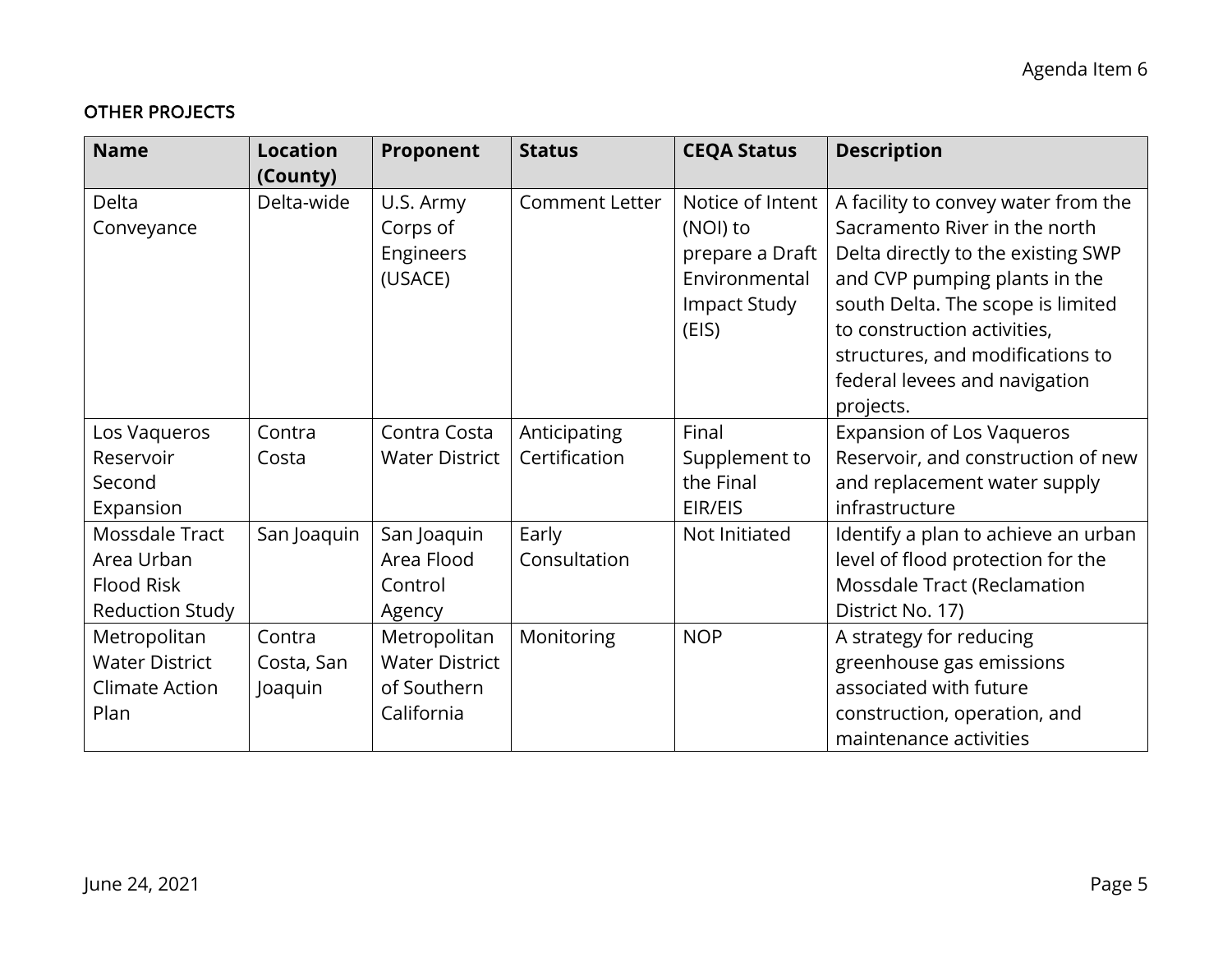| <b>Name</b>                                                      | <b>Location</b><br>(County) | Proponent                                     | <b>Status</b>          | <b>CEQA Status</b> | <b>Description</b>                                                                                                                                |
|------------------------------------------------------------------|-----------------------------|-----------------------------------------------|------------------------|--------------------|---------------------------------------------------------------------------------------------------------------------------------------------------|
| Delta Cross<br><b>Channel Gate</b><br><b>Upgrades</b><br>Project | Sacramento                  | Reclamation                                   | Monitoring             | Not Initiated      | Provide for remote and more<br>frequent operation, to manage<br>water quality in the Central Delta<br>and at the SWP and CVP pumping<br>plants    |
| Yolo Bypass East<br>Levee Project                                | Yolo                        | U.S. Army<br>Corps of<br>Engineers<br>(USACE) | Early<br>Consultation  | <b>NOD</b>         | Improve portions of the east bank<br>of the Yolo Bypass levee from the<br>Sacramento Bypass south to the<br>Deep Water Ship Channel West<br>Levee |
| Liberty Island II<br>Conservation<br>Bank*                       | Solano,<br>Yolo*            | RD 2093*                                      | Early<br>consultation* | NOD <sup>*</sup>   | Create a tidal marsh conservation<br>bank and sell conservation credits<br>to offset the impacts of future<br>projects*                           |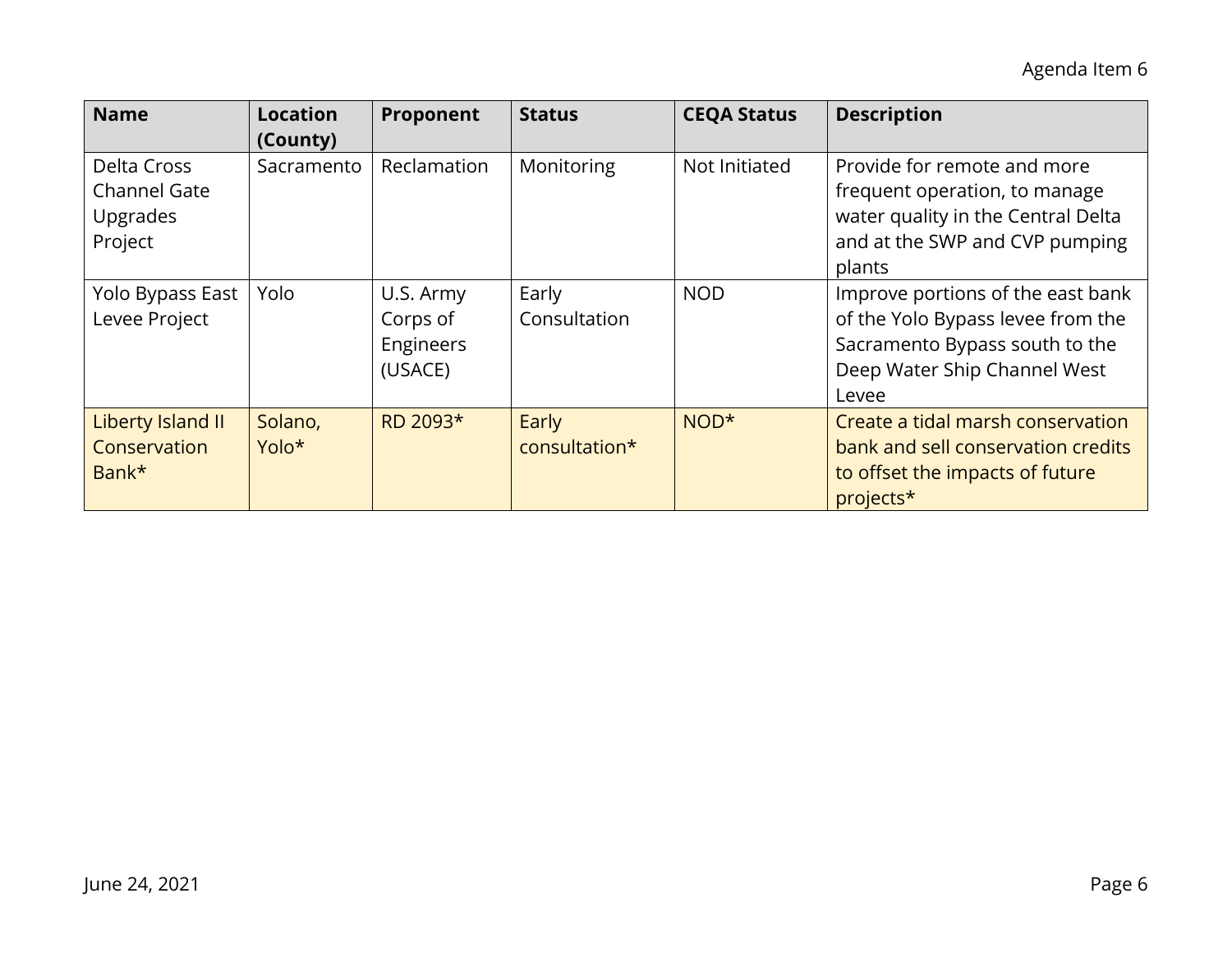# **Status Types**

 status type is described in more detail, below. Active projects include both potential covered actions and related plans and projects of interest. The active project "Status" reported above is not sequential but tends to align with certain phases of the CEQA process. The relationship between generalized steps in the CEQA process (top row) and generalized status types (bottom row) is illustrated in **Figure 1**. Each



## **Figure 1. Typical Project Sequence**

**Coordinating**: Occasionally, the Council will coordinate with state and local agencies prior to the initiation of the CEQA process in order to track and/or inform project formulation. Coordination may include informal discussions or attendance at project planning meetings.

 identified in the Delta Reform Act (Wat. Code section 85212) and projects located outside of the Delta that will have a **Comment letter**: Council staff prepare comment letters in response to each phase of the CEQA process leading up to a final document (e.g., Notice of Preparation [NOP], IS/ND, IS/MND, DEIR). The Council may also comment on other interim studies and reports, as needed. The Council comments on potential covered actions as well as on long range plans significant impact on the Delta (Wat. Code section 85210[j]).

 agencies in preparing certifications of consistency (Wat. Code section 85225.5). The timing and frequency of early consultation is at the discretion of the project proponent. **Early consultation**: The Delta Reform Act directs the Council to offer early consultation to assist state and local public